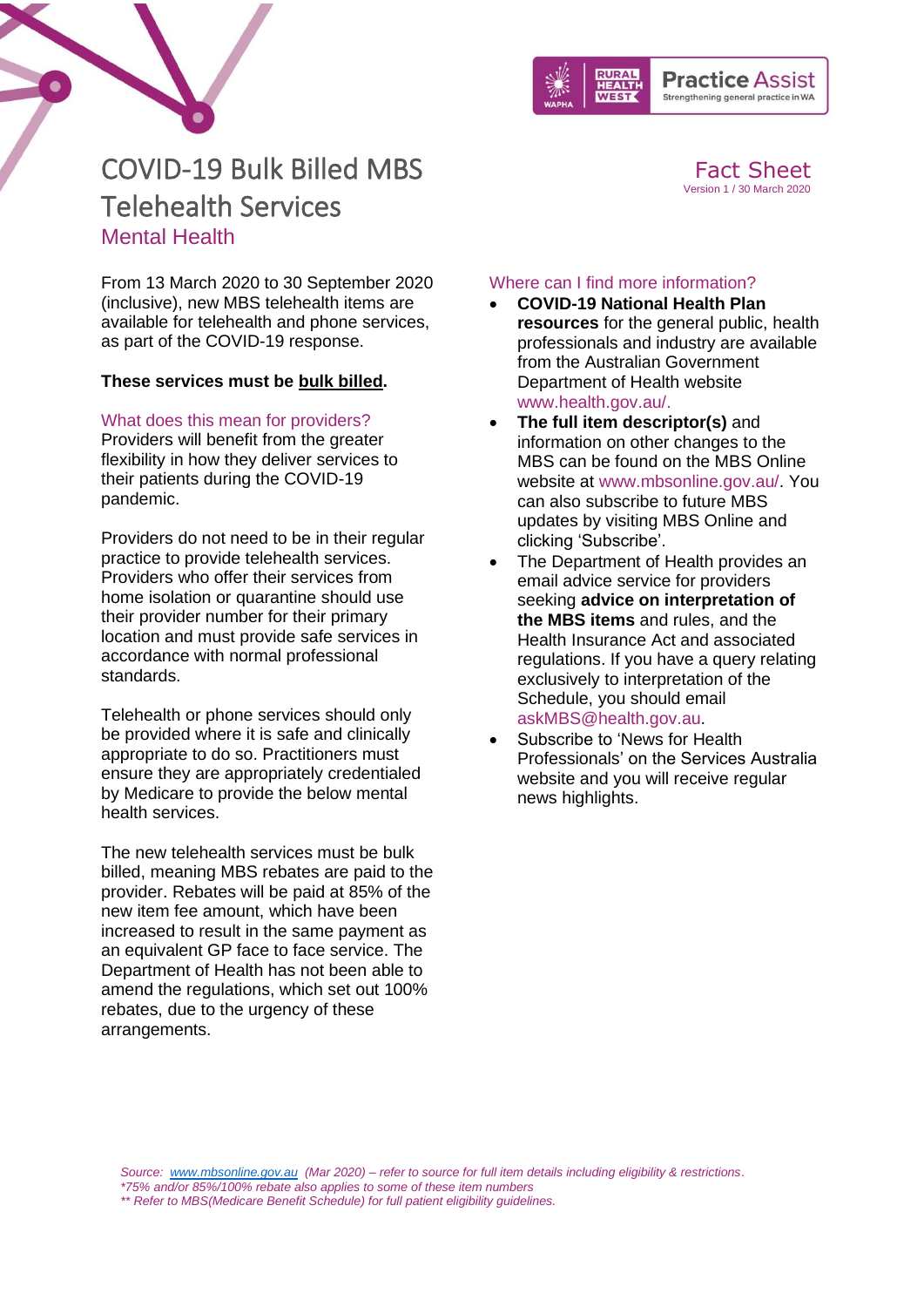

Fact Sheet Version 1 / 30 March 2020

# COVID-19 Bulk Billed MBS Telehealth Services Mental Health

### GP Mental Health Item Numbers

 $\bullet$ 

| Item           | <b>COVID-19 Video conference</b>                                       | Fee*               |
|----------------|------------------------------------------------------------------------|--------------------|
|                | <b>items</b>                                                           |                    |
|                | Must be bulk billed                                                    |                    |
| 92112          | GP without mental health training,                                     | \$85.70            |
|                | prepare a mental health plan, 20 to                                    |                    |
|                | 40 minutes                                                             |                    |
| 92113          | GP without mental health training,                                     | \$126.15           |
|                | prepare a mental health plan, more                                     |                    |
|                | than 40 minutes                                                        |                    |
| 92114<br>92115 | GP to review a mental health plan<br>GP mental health consult, more    | \$85.70<br>\$85.70 |
|                | than 20 minutes                                                        |                    |
| 92116          | GP with mental health training,                                        | \$108.80           |
|                | prepare a mental health plan, 20 to                                    |                    |
|                | 40 minutes                                                             |                    |
| 92117          | GP with mental health training,                                        | \$160.25           |
|                | prepare a mental health plan, more                                     |                    |
|                | than 40 minutes                                                        |                    |
| 91818          | Focussed psychological strategies                                      | \$110.85           |
|                | for assessed mental disorders, 30-                                     |                    |
|                | 40 minutes                                                             |                    |
| 91819          | Focussed psychological strategies                                      | \$158.60           |
|                | for assessed mental disorders,                                         |                    |
|                |                                                                        |                    |
|                | more than 40 minutes                                                   |                    |
| <b>Item</b>    | COVID-19 Telephone items                                               | Fee*               |
|                | Must be bulk billed                                                    |                    |
| 92124          | GP without mental health training,                                     | \$85.70            |
|                | prepare a mental health plan, 20 to                                    |                    |
|                | 40 minutes                                                             |                    |
| 92125          | GP without mental health training,                                     | \$126.15           |
|                | prepare a mental health plan, more                                     |                    |
|                | than 40 minutes                                                        |                    |
| 92126<br>92127 | GP to review a mental health plan                                      | \$85.70            |
|                | GP mental health consult, more<br>than 20 minutes                      | \$85.70            |
| 92128          |                                                                        | \$108.80           |
|                | GP with mental health training,<br>prepare a mental health plan, 20 to |                    |
|                | 40 minutes                                                             |                    |
| 92129          | GP with mental health training,                                        | \$160.25           |
|                | prepare a mental health plan, more                                     |                    |
|                | than 40 minutes                                                        |                    |
| 91842          | Focussed psychological strategies                                      | \$110.85           |
|                | for assessed mental disorders, 30-                                     |                    |
|                | 40 minutes                                                             |                    |
| 91843          | Focussed psychological strategies                                      | \$158.60           |
|                | for assessed mental disorders,<br>more than 40 minutes                 |                    |

#### Other Medical Practitioner Mental Health Item Numbers

| <b>Item</b>    | <b>COVID-19 Video conference</b>                                         | Fee*               |
|----------------|--------------------------------------------------------------------------|--------------------|
|                | items                                                                    |                    |
|                | Must be bulk billed                                                      |                    |
| 92118          | OMP without mental health training,                                      | \$68.55            |
|                | prepare a mental health plan, 20 to                                      |                    |
|                | 40 minutes                                                               |                    |
| 92119          | OMP without mental health training,                                      | \$100.90           |
|                | prepare a mental health plan, more                                       |                    |
|                | than 40 minutes                                                          |                    |
| 92120<br>92121 | OMP to review a mental health plan<br>OMP mental health consult, more    | \$68.55<br>\$68.55 |
|                | than 20 minutes                                                          |                    |
| 92122          | OMP with mental health training,                                         | \$87.05            |
|                | prepare a mental health plan, 20 to                                      |                    |
|                | 40 minutes                                                               |                    |
| 92123          | OMP with mental health training,                                         | \$128.20           |
|                | prepare a mental health plan, more                                       |                    |
|                | than 40 minutes                                                          |                    |
| 91820          | Focussed psychological strategies                                        | \$88.70            |
|                | for assessed mental disorders, 30-                                       |                    |
|                | 40 minutes                                                               |                    |
| 91821          | Focussed psychological strategies                                        | \$126.90           |
|                | for assessed mental disorders,                                           |                    |
|                | more than 40 minutes                                                     |                    |
|                |                                                                          |                    |
| <b>Item</b>    | COVID-19 Telephone items                                                 | Fee*               |
|                | Must be bulk billed                                                      |                    |
| 92130          | GP without mental health training,                                       | \$68.55            |
|                | prepare a mental health plan, 20 to                                      |                    |
| 92131          | 40 minutes                                                               | \$100.90           |
|                | GP without mental health training,<br>prepare a mental health plan, more |                    |
|                | than 40 minutes                                                          |                    |
| 92132          | GP to review a mental health plan                                        | \$68.55            |
| 92133          | GP mental health consult, more                                           | \$68.55            |
|                | than 20 minutes                                                          |                    |
| 92134          | GP with mental health training,                                          | \$87.05            |
|                | prepare a mental health plan, 20 to                                      |                    |
|                | 40 minutes                                                               |                    |
| 92135          | GP with mental health training,                                          | \$128.20           |
|                | prepare a mental health plan, more                                       |                    |
|                | than 40 minutes                                                          |                    |
| 91844          | Focussed psychological strategies                                        | \$88.70            |
|                | for assessed mental disorders, 30-                                       |                    |
|                | 40 minutes                                                               |                    |
| 91845          | Focussed psychological strategies<br>for assessed mental disorders,      | \$126.90           |

*Source: [www.mbsonline.gov.au](http://www.mbsonline.gov.au/) (Mar 2020) – refer to source for full item details including eligibility & restrictions*.

*\*75% and/or 85%/100% rebate also applies to some of these item numbers*

*\*\* Refer to MBS(Medicare Benefit Schedule) for full patient eligibility guidelines.*